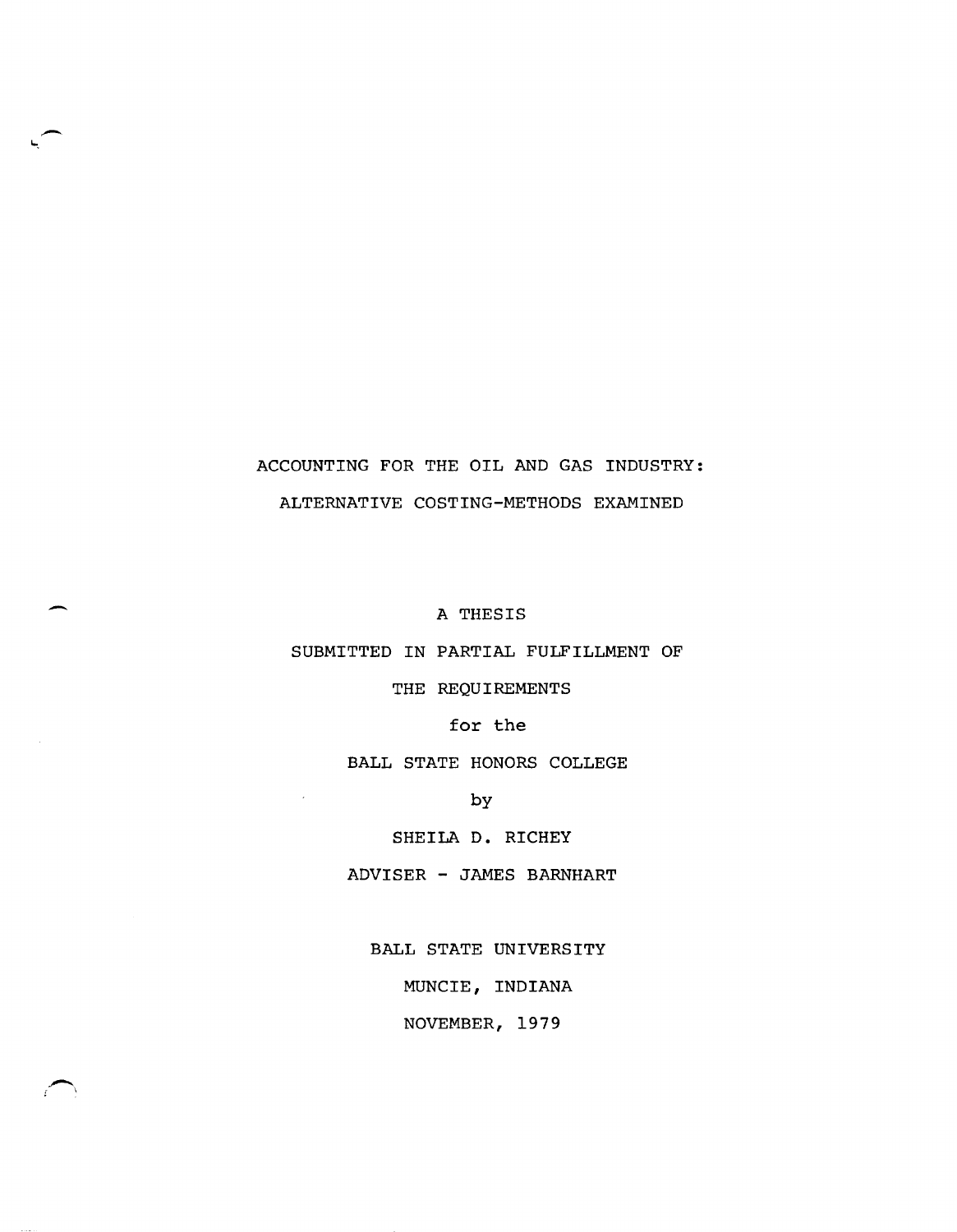$\hat{\mathbf{r}} = \hat{\mathbf{r}}$ 

|           | TABLE OF CONTENTS                                                                                                                                                                                                                                                                                                                                         |                                    |
|-----------|-----------------------------------------------------------------------------------------------------------------------------------------------------------------------------------------------------------------------------------------------------------------------------------------------------------------------------------------------------------|------------------------------------|
|           | $\mathcal{L}_{\rm{max}}$                                                                                                                                                                                                                                                                                                                                  | Page                               |
| $I$ .     | PURPOSE                                                                                                                                                                                                                                                                                                                                                   | $\mathbf{1}$                       |
| II.       | INTRODUCTION<br>BRIEF HISTORY<br>A.<br>DEFINITION OF TERMS<br><b>B.</b>                                                                                                                                                                                                                                                                                   | 1<br>$\mathbf 1$<br>$\overline{2}$ |
| III.      | REVIEW OF CURRENT LITERATURE<br>FULL COSTING METHOD<br>Α.<br>1. .<br>Theory<br>2.<br>Supporters<br>Independent-Smaller Oil Companies<br>a.<br>b. Congressmen<br>c. Ad Hoc Committee on Full Cost Accounting<br>d. Investment Community<br>Issues Promoting Allowance of Full Costing Option<br>3.<br>a. Penalized for Expansion<br>b. Understate Earnings | 3<br>$\overline{3}$                |
|           | c. Difficulty in Obtaining financing<br>SUCCESSFUL EFFORTS METHOD<br><b>B.</b><br>1. .<br>Theory<br>2. Supporters<br>3.<br>Issues promoting sole use of successful efforts<br>Follows Normal Accounting Practices<br>a.<br>b. Reflects True Risk on Investment                                                                                            | - 9                                |
|           | $C_{\bullet}$<br>RESERVE RECOGNITION ACCOUNTING (RRA)<br>1.<br>Theory<br>2.<br>Supporters<br>3.<br>Issues to Consider under RRA<br>Auditing<br>a.<br>b. Shortage of Engineers<br>c. Cost Problem                                                                                                                                                          | 12                                 |
| IV.       | PRESENT POSITION OF THREE METHODS                                                                                                                                                                                                                                                                                                                         | 16                                 |
| V.        | <b>SUMMARY</b>                                                                                                                                                                                                                                                                                                                                            | 17                                 |
|           | LISTING OF TABLES                                                                                                                                                                                                                                                                                                                                         |                                    |
| TABLE 1:  | Proposed Formats of Supplemental Earnings                                                                                                                                                                                                                                                                                                                 | 18                                 |
| TABLE 2:  | Indicated Cash Flow                                                                                                                                                                                                                                                                                                                                       | 19                                 |
|           | TABLE 3: Results of Exploration and Development Activities                                                                                                                                                                                                                                                                                                | 20                                 |
|           | LISTING OF FIGURES                                                                                                                                                                                                                                                                                                                                        |                                    |
| FIGURE A: | Average Cumulative Residual Returns                                                                                                                                                                                                                                                                                                                       | 21                                 |

FIGURE B: Difference in Average Weekly Risk-Adjusted... 21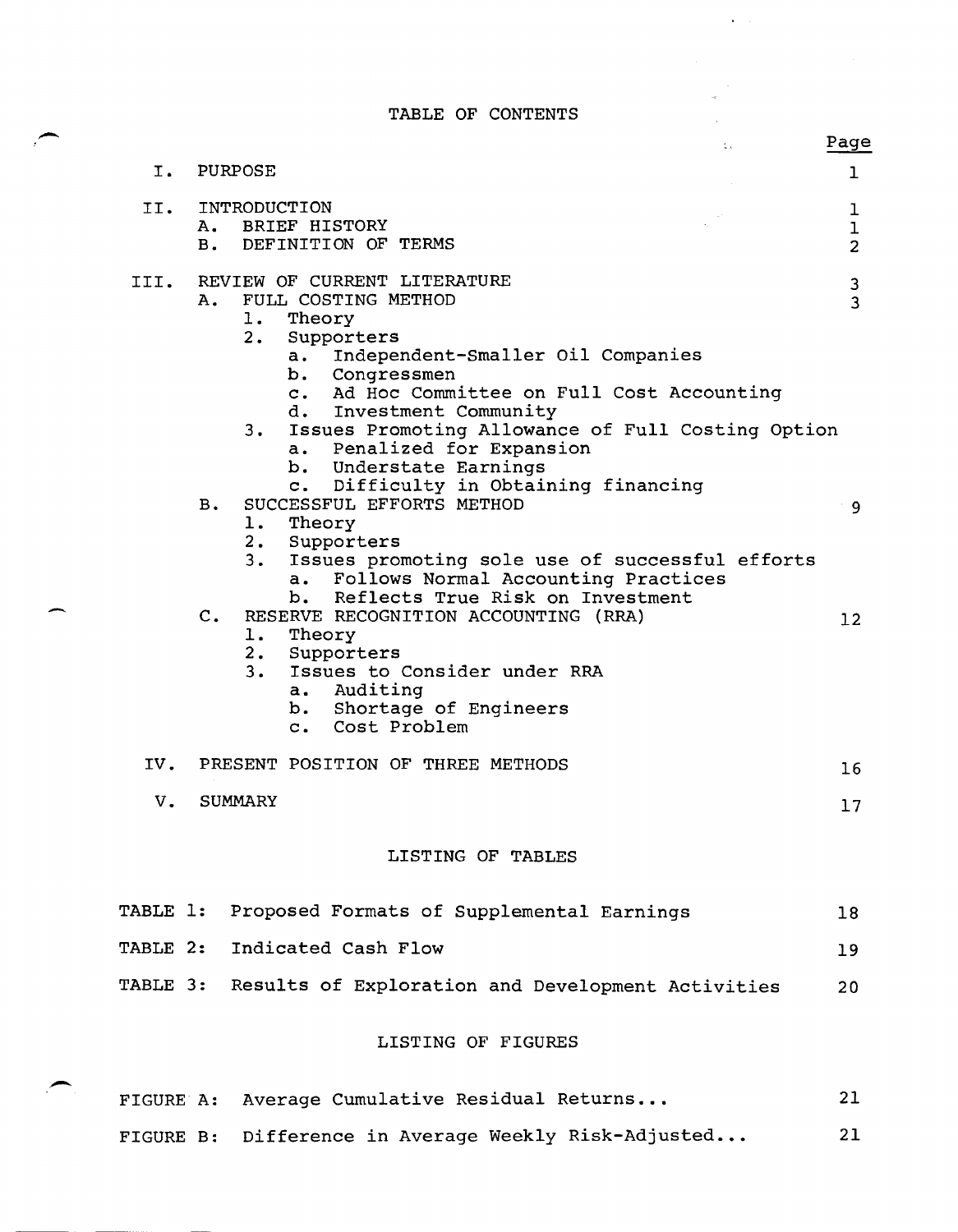#### I. PURPOSE

-

-

The purpose of this paper is to examine the alternative ways of accounting for the oil and gas industry.

## II. INTRODUCTION

#### A. Brief history

The question of which accounting method to use occurred as a result of the 1975 Energy Policy and Conservation Act (EPCA).<sup>1</sup> In the act, Congress directed the Securities and Exchange Commission (SEC) to establish uniform financial reporting for the petroleum industry and to ensure that such reporting practices would permit the establishment of a national energy data base. The method decided upon by the SEC was then to be issued, in regulatory form, by December 22, 1977. The SEC in turn called upon the Federal Accounting Standards Board (FASB) to recommend the most suitable technique.<sup>2</sup>

At the time of the 1975 Act, two primary methods of accounting were employed by the various oil companies: full costing and successful efforts.<sup>3</sup> The two methods used conveyed totally different information concerning the asset valuation and

 $1$ "FASB Stands Pat on Successful - Efforts Method," Oil and Gas Journal, 75:84; October 31, 1977.

<sup>2&</sup>quot;Accounting Method Proposed for Oil and Gas Producers," CA Magazine, 110:9-10; October, 1977.

<sup>3</sup>David W. Lay, "Petroleum Industry Accounting Reform on the Way," CA Magazine, 110:32; December, 1977.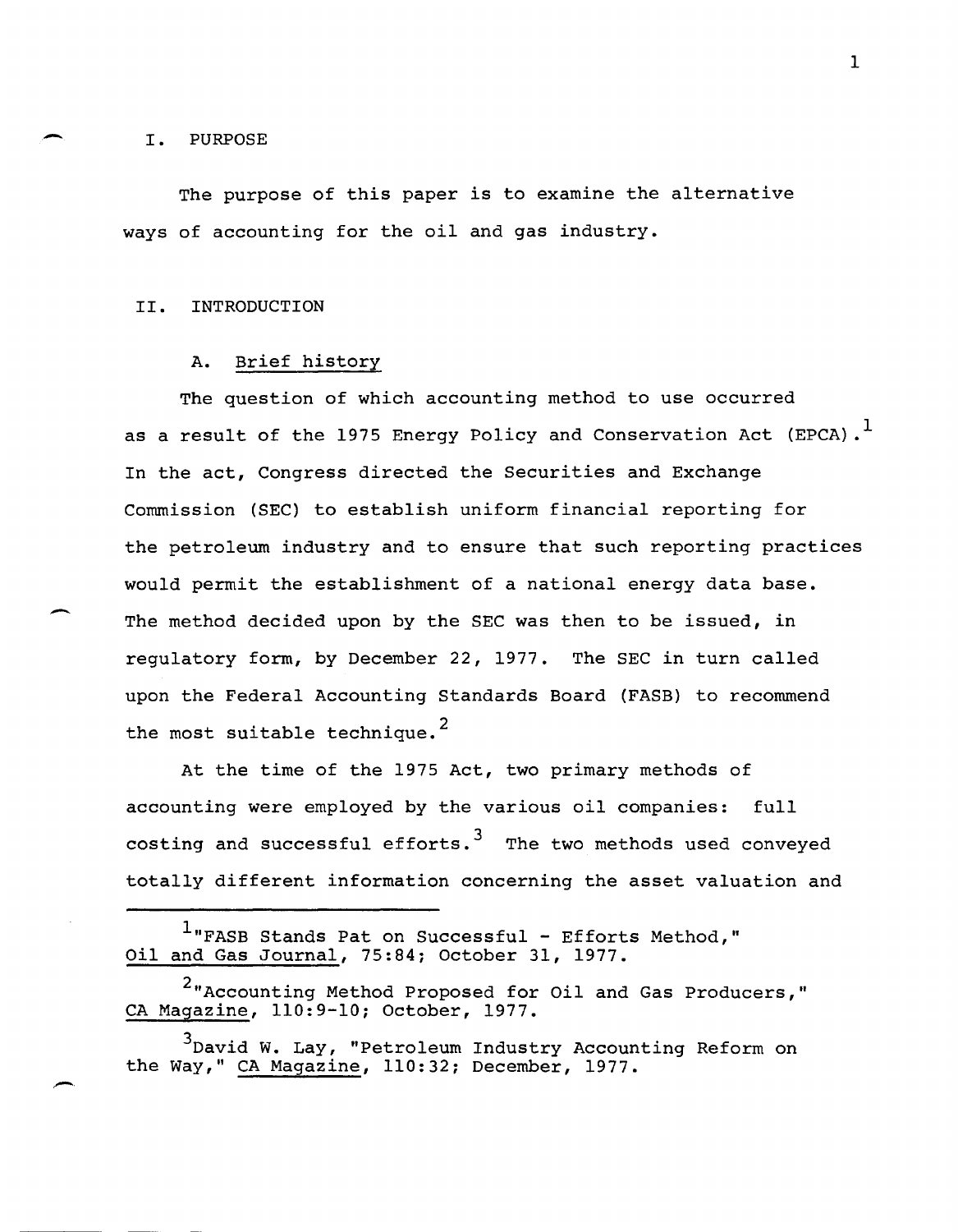costing involved in the exploration and development of oil wells. Therefore it was difficult, if not impossible, to compare the year-end results of companies who had used full-costing methods to those who had used successful efforts. As the result of their desire for uniform reporting, the FASB issued an exposure draft which favored the successful efforts method and consequently "unauthorized" the use of full-costing.<sup>4</sup>

Substantial controversy arose over the exposure draft which eventually became FASB #19. Moreover, it seemed as though the Board had misinterpreted the requests of the SEC. The SEC merely wanted to obtain uniformity in financial reports to be filed with the Department of Energy for use in establishing a reliable data base, not the establishment of a generally accepted accounting principle for financial reporting purposes.<sup>5</sup> Consequently, the SEC rejected both full costing and successful efforts as the ultimate means to achieve comparability within the oil industry.  $\frac{6}{1}$  Instead, they have suggested a new, even more controversial technique - the reserve recognition accounting method  $(RRA)$ .

B. Definition of terms

Proved Reserves - "upon analysis of geologic and engineering data" the oil and gas in a well

<sup>4</sup>David W. Lay, "Petroleum Industry Accounting Reform on the Way," CA Magazine, 110:32; December, 1977.

 $<sup>5</sup>$ Ibid.</sup>

Ibid.

 $\frac{7}{100}$  Lamme, Nemeth. "RRA: New Requirements are Costly, Demand-<br>ing, " World Oll, 188:93; January, 1979. World Oil, 188:93; January, 1979.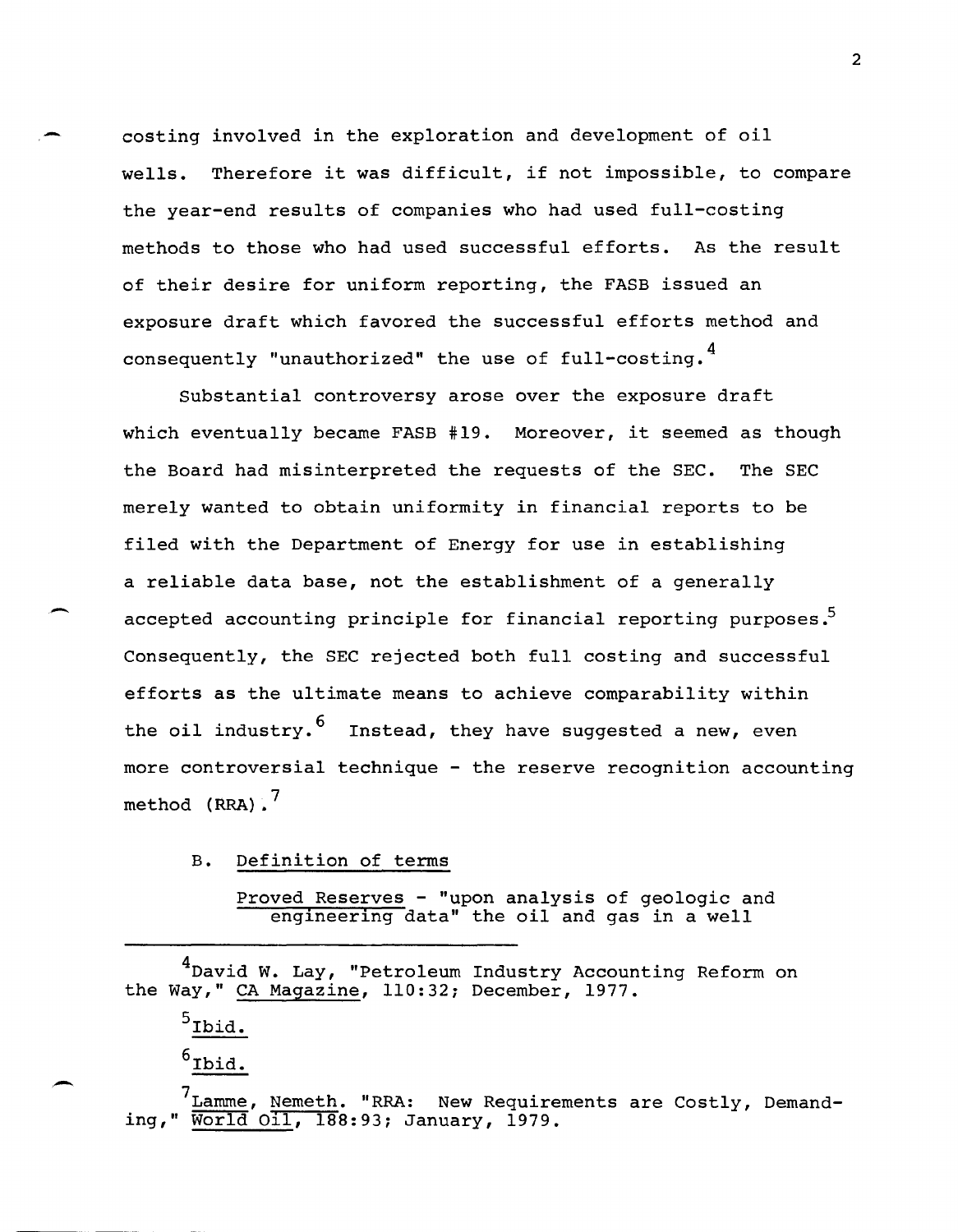can be recovered with reasonable certainty "under existing economic and operating conditions." Successful Wells - wells which have proved reserves. Unsuccessful Wells - referred to as dry-holes; a well without proved reserves. Development Wells - wells drilled in an area with proven reserves to a depth of known production. Stratigraphic Wells - wells drilled for information without intentions of future development; referred to as test wells. Service Wells - wells drilled to aid support present production. Exploratory Wells - wells which are not development, stratigraphic of service wells. 8

## III. REVIEW OF CURRENT LITERATURE

A. FULL COSTING METHOD

1. Theory

The theory behind the fulling costing method is a simple one. All costs associated with the exploration and production of oil and gas are capitalized. These costs are then amortized annually against oil and gas revenues as reserves are produced and sold. By amortizing both the costs of successful wells and unsuccessful wells over several years, the earnings of a company under full-costing will appear larger than had successfull efforts been used.<sup>9</sup>

8FASB Exposure Draft (Stamford, Conn. July 15, 1977). pp. 125-128.

9"FASB Stands Pat on Successful-Efforts Method," Oil and Gas Journal, 75:84; October 31, 1977.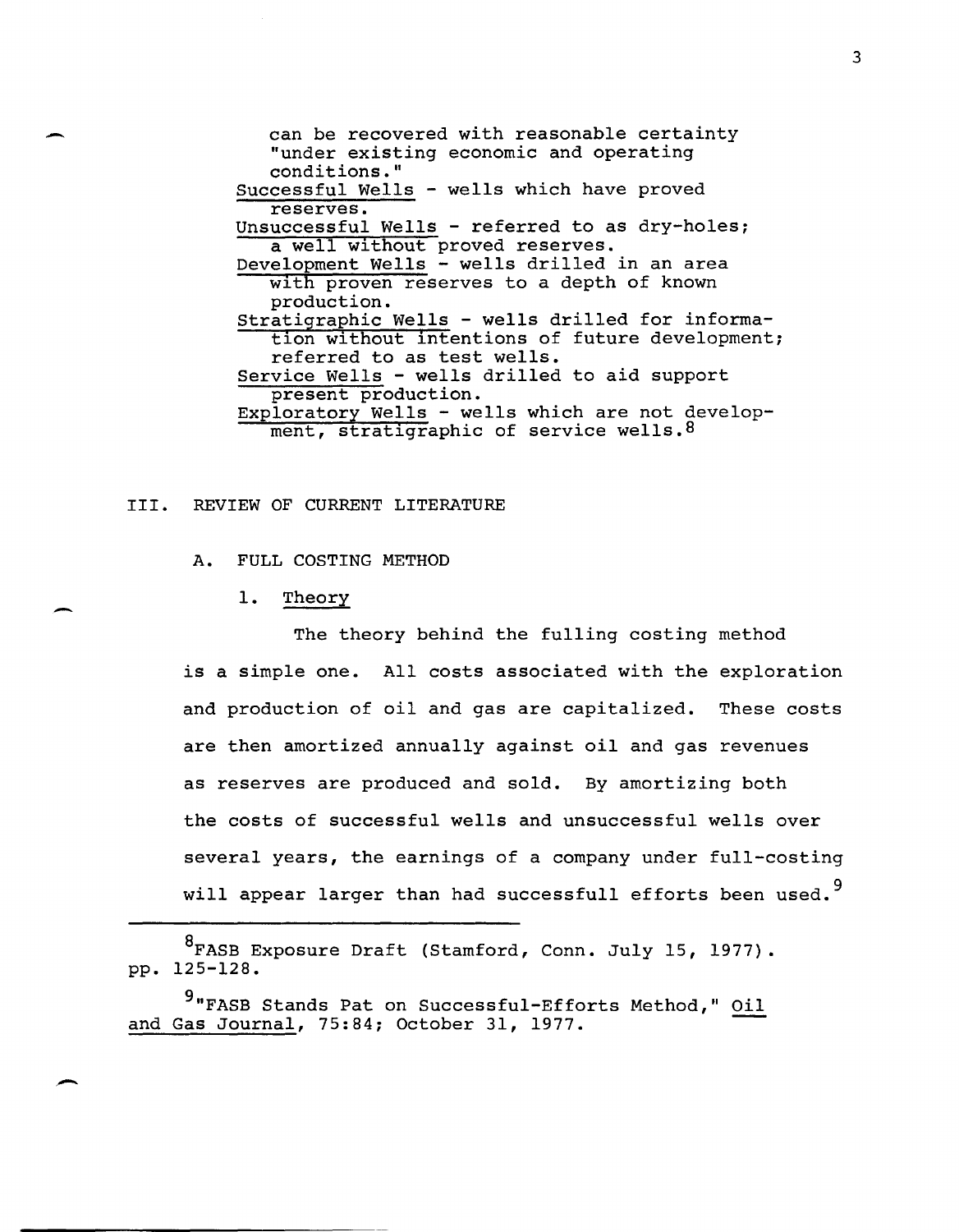## 2. Supporters

 $\overline{\phantom{0}}$ 

 $\overline{\phantom{0}}$ 

. -

## a. Independent - Smaller Oil Companies

The major supporters of the full-costing method are the companies which use the techniques - the smaller independent oil companies. These companies have currently been responsible for approximately 90% of all of the exploratory oils drilled.<sup>10</sup> Since they drill more wells than the major petroleum companies, they encounter more dry holes than the major oil companies. It is, therefore, crucial for them to be able to capitalize the costs of the dry wells in addition to the successful wells and subsequently to be able to amortize these costs over several years.

## b. Congressmen

Several congressmen who have home state interests in accounting methods used by the oil and gas industry have helped support the retention of full-costing methods. Senator William Proxmire (D-Wis) was one of many who wrote and talked with the FASB in the hope that the members of the board would consider the use of both full costing and successful efforts for the oil industry. Senator Floyd K. Haskell (D-Colo) was successful in amending the EPCA to clarify the fact that the establishment of an

<sup>10&</sup>quot;A Puzzle for the SEC on Oil Accounting Rules," Business Week, p. 29; August 7, 1978 •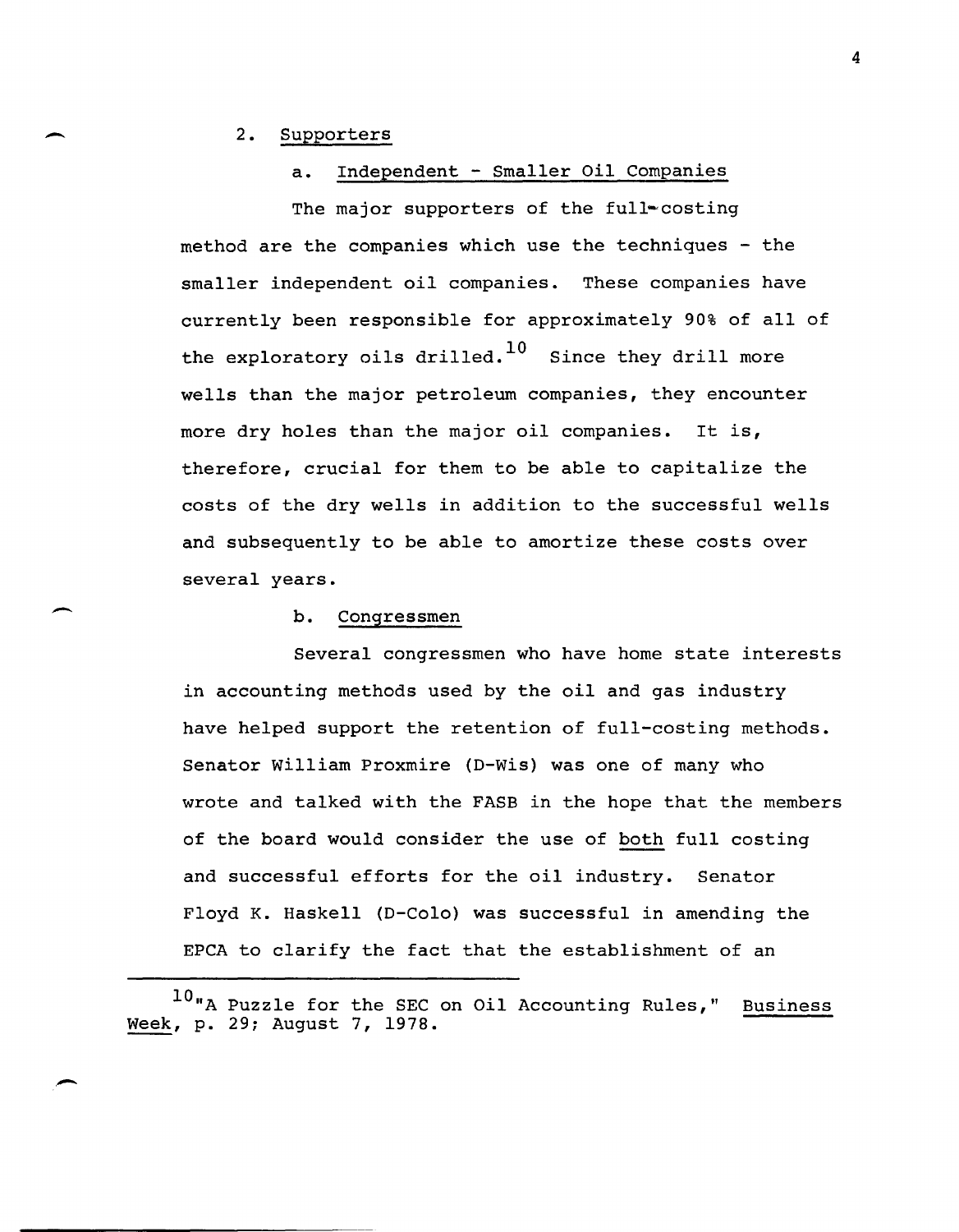accounting principle by the FASB was never the intent of mandate. Rather, the SEC wanted only a suggested method for reporting to the government.  $^{11}$ 

## c. Ad Hoc Committee on Full Cost Accounting

The Ad Hoc Committee was formed in 1972 to help fight for retention of full-costing. The members of the committee, comprised of 33 members from "full-cost independents and natural-gas transmission and distribution companies", have since conceded defeat to the successful efforts method. Their reasoning stems from a fear that the government will intercede if the problem of costing for oil and gas companies is not soon resolved within the private sector.<sup>12</sup>

d. Investment Community

Full Costing's one main stronghold is John S. Shalsty, managing director of Donaldson, Lufkin & Jenrette and president of the New York Society of Security Analysts. Chalsty contends that to deny the option to use full-costing may:

"seriously impede the access of newer, aggressive companies to the public equity<br>market they need for expansion capital. Other market they need for expansion capital. companies will seek lower-risk investments for their capital. Some will sell their oil and gas subsidiaries . . . "13

11<sub>0'Leary</sub> Enters Accounting-Methods Fray," Oil and Gas Journal, 75:70; October, 1977.

 $^{12}$ Ibid.  $^{13}$ Ibid.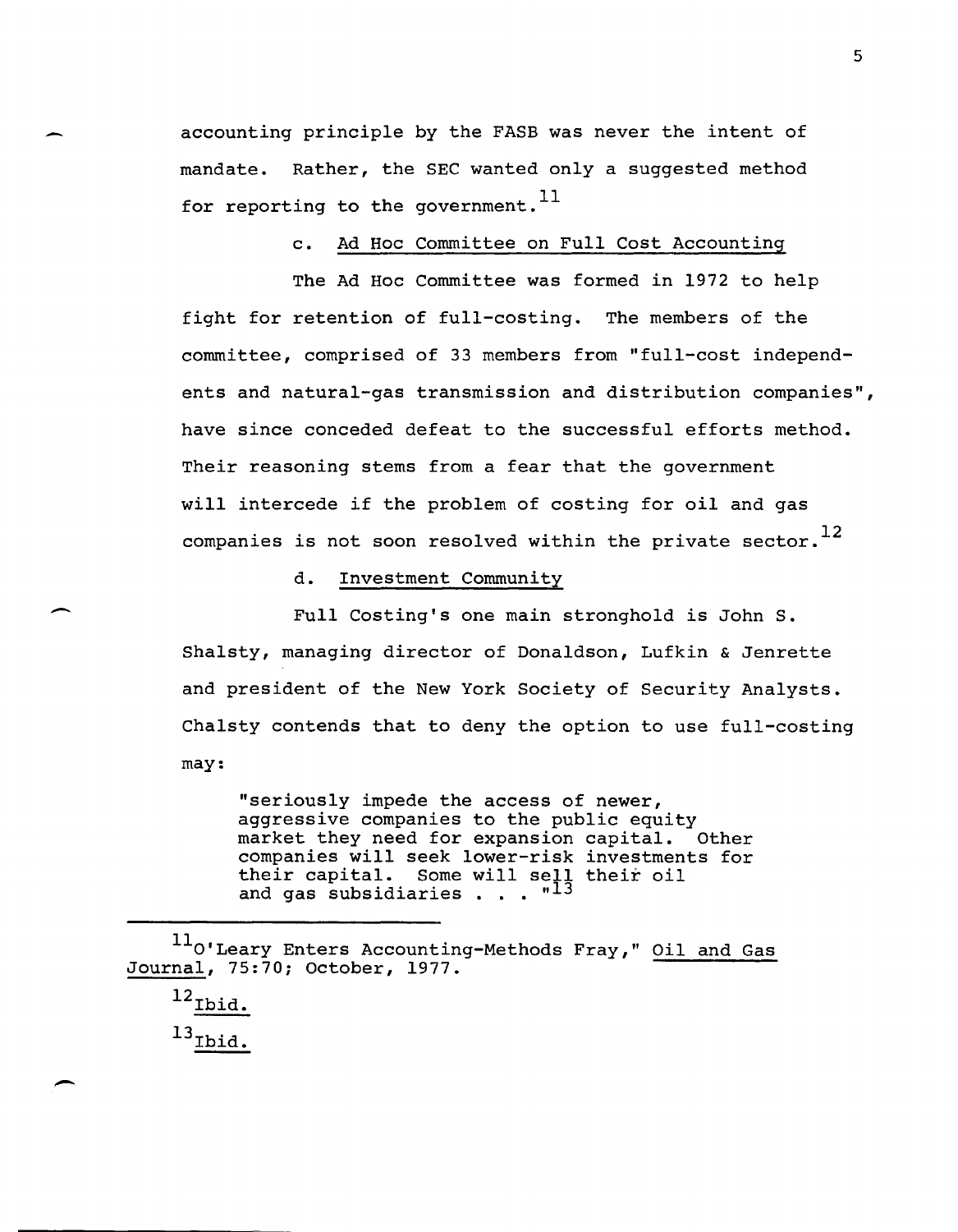## 3. Issues promoting allowance of full costing option

## a. Penalized for expansion

It has previously been noted in this paper that the companies using the full-costing method are responsible for the majority of the exploratory drilling. It is therefore imperative that these companies be able to amortize over several years the costs incurred in the exploration and development of both the unsuccessful and successful wells. To follow omly successful efforts accounting would mean expensing in the current year all of the costs associated with unsuccessful wells. This would decrease, substantially the net income of these companies  $-$  actually penalizing their earnings during an "expanding and successful/ exploration production campaign. $n^{14}$  Also it is argued that in order to drill one successful well, several unsuccessful wells will be drilled. Therefore, the cost of the one success hinges on the efforts involved to drill many unsuccessful wells. The asset, then, should reflect "the cost of the entire program." $^{15}$ 

## b. Understate Earnings

To illustrate how full-costing elimination would reduce net earnings, the following example must be considered:

 $\overline{\phantom{0}}$ 

<sup>14 &</sup>quot;Accounting Change Controversy Builds," Oil and Gas Journal, 75:42; October 17, 1977.

 $^{15}$ Ibid.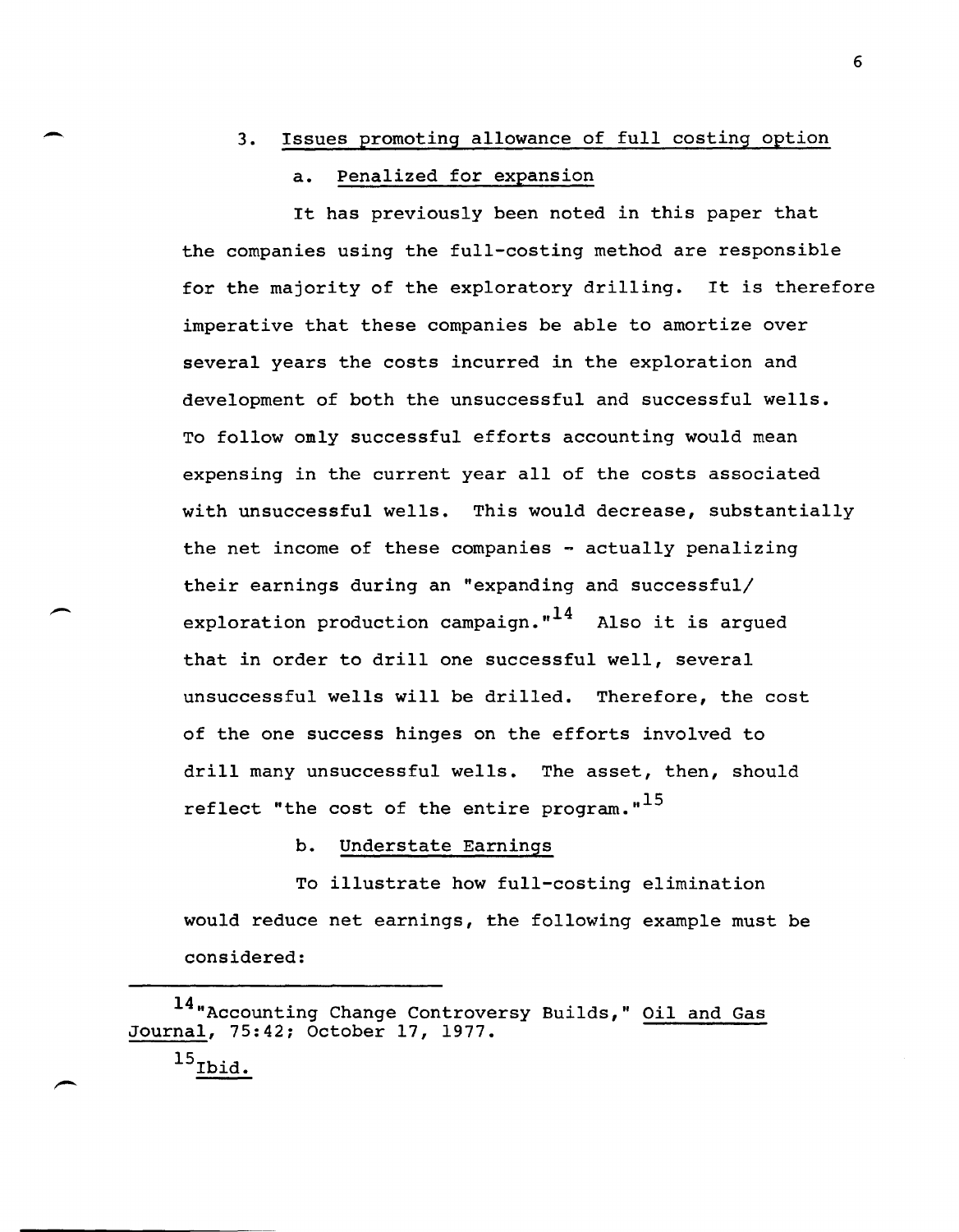| Capitalized Costs           | 30%                         |
|-----------------------------|-----------------------------|
| Deferred Income tax         | 58%                         |
| Retained Earnings           | 318                         |
| Stockholders Equity         | 16%                         |
| Average decrease Net Income | 20%                         |
|                             | (Over past 5 years) $^{18}$ |

Furthermore, 25% of the 36 companies in the survey would be in default of existing loans, two companies would be unable to pay their current dividends declared, and one company would not have been able to secure its preferred stock financing.<sup>19</sup>

In consideration of the survey's findings, one can easily observe that the lending institutions will be more hesitant, if not even unwilling, to loan money to these companies. Some independents even suggest that they will be forced out of business because of the expected reduction in available financing. 20 Comments published by investment banking firms such as Lehman Brothers, E. F. Hutton & Company, The First Boston Corporation, and Donaldson, Lufkin & Jenrette attest to the fact that the ability of independent companies to obtain financing will be impaired by the elimination of full-costing.<sup>21</sup>

 $^{19}$  Ibid.

 $^{20}$ Ibid.

<sup>21</sup>Collins, Dent, "Market Effects of the Elimination of Full Cost Accounting in the Oil and Gas Industry," Financial Analysts Journal, 34:48; November, 1978.

<sup>18&</sup>quot;Accounting-Change Controversy Builds," Oil and Gas Journal, 75:41; October 17, 1977.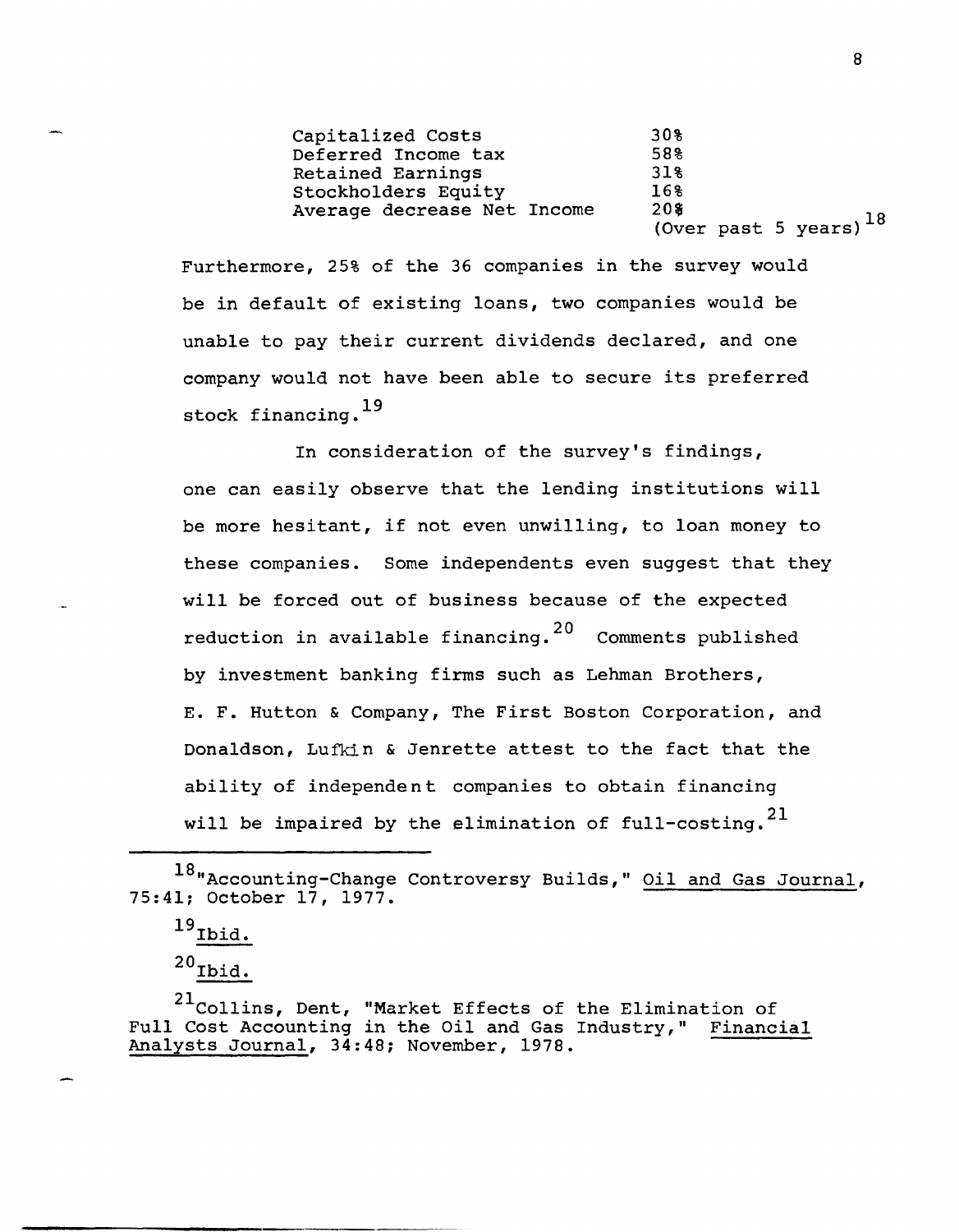In an attempt to show the affect of the market's reaction to an APB proposal which suggested the elimination of full-costing method, O'Conner and Collins conducted an examination of the common stock prices of oil and gas companies surrounding the 2l-week period of the APB issuance. The analyses divided the 78 firms studied according to the type of accounting method used and according to whether they were primarily integrated or producting companies. The results of their study are shown on page 21 in appendix. Their findings illustrate a substantial decline in the market interest due to the threat imposed by the APB proposal. <sup>22</sup>

B. SUCCESSFUL EFFORTS METHOD

1. Theory

In general, the theory behind successful efforts involves capitalizing only those costs which ultimately lead to the production of successful wells. The costs associated with unsuccessful wells are expensed in the year that the well is deemed to be a dry hole.<sup>23</sup> However, FASB's statement #19 specifically stipulates the procedures that are to be followed under successful efforts accounting for financial reporting. <sup>24</sup>

22 Collins, Dent, "Market Effects of the Elimination of Full Cost Accounting in the Oil and Gas Industry," Financial Analysts Journal, 34:48; November, 1978.

23"Accounting-Change Controversy Builds," Oil and Gas Journal, 75:41; October 17, 1977.

24"Braft calls for 'Successful Efforts' Oil and Gas Accounting," Journal of Accountancy, 144:20; September, 1977.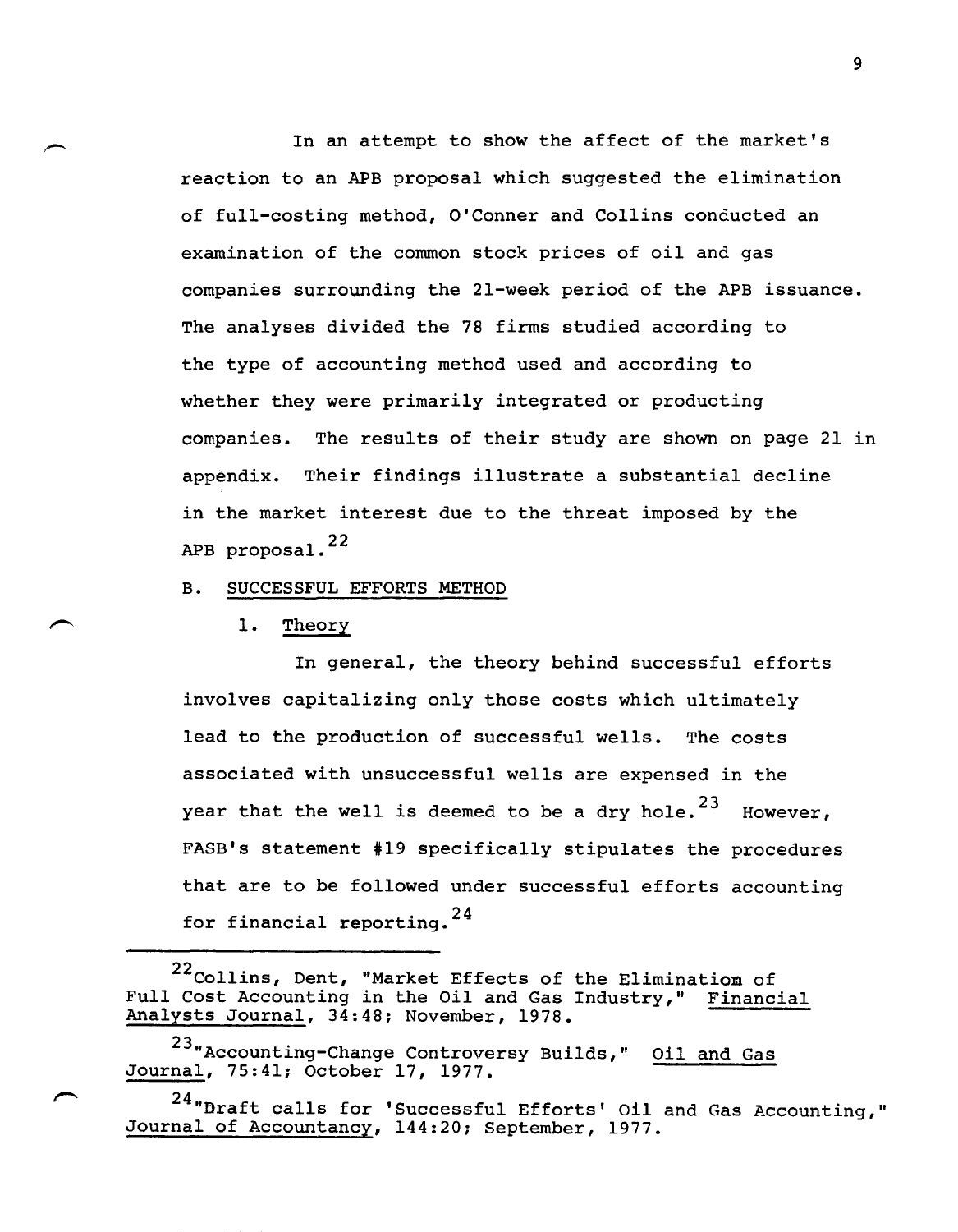## b. Reflects true risk on investment

Although the supporters of full-costing stress that eliminating full-costing will hamper their efforts to obtain financing, the Financing Accounting Policy Committee (FAPC) believes that the accounting profession should relate the financial position of a company as realistically as possible. In other words, full-costing should not be used as a means to hide the risks to lenders or investors. Investors have a right to know about a potentially high risk so that they may expect a higher rate of return on their investment. As previously mentioned, some companies will show significant changes in their financial position if they are required to switch to successful methods. The FAPC believes that this action will be helped and stresses that it is important to "distinquish between objective reporting . • . and subjective reporting designed to serve narrow and immediate self-interests. $n^{31}$ 

C. RESERVE RECOGNITION ACCOUNTING (RRA)

1. Theory

--

-

The SEC in proposing the use of RRA has suggested a new way of thinking to those in the accounting profession and in the oil industry. Reserve Recognition Accounting deviates substantially from the traditional historic costing methods. The assets on the balance sheet, under

 $31$ William C. Norby, "Oil and Gas Accounting Revisited," Financial Analysts Journal, 33:20; November, 1977.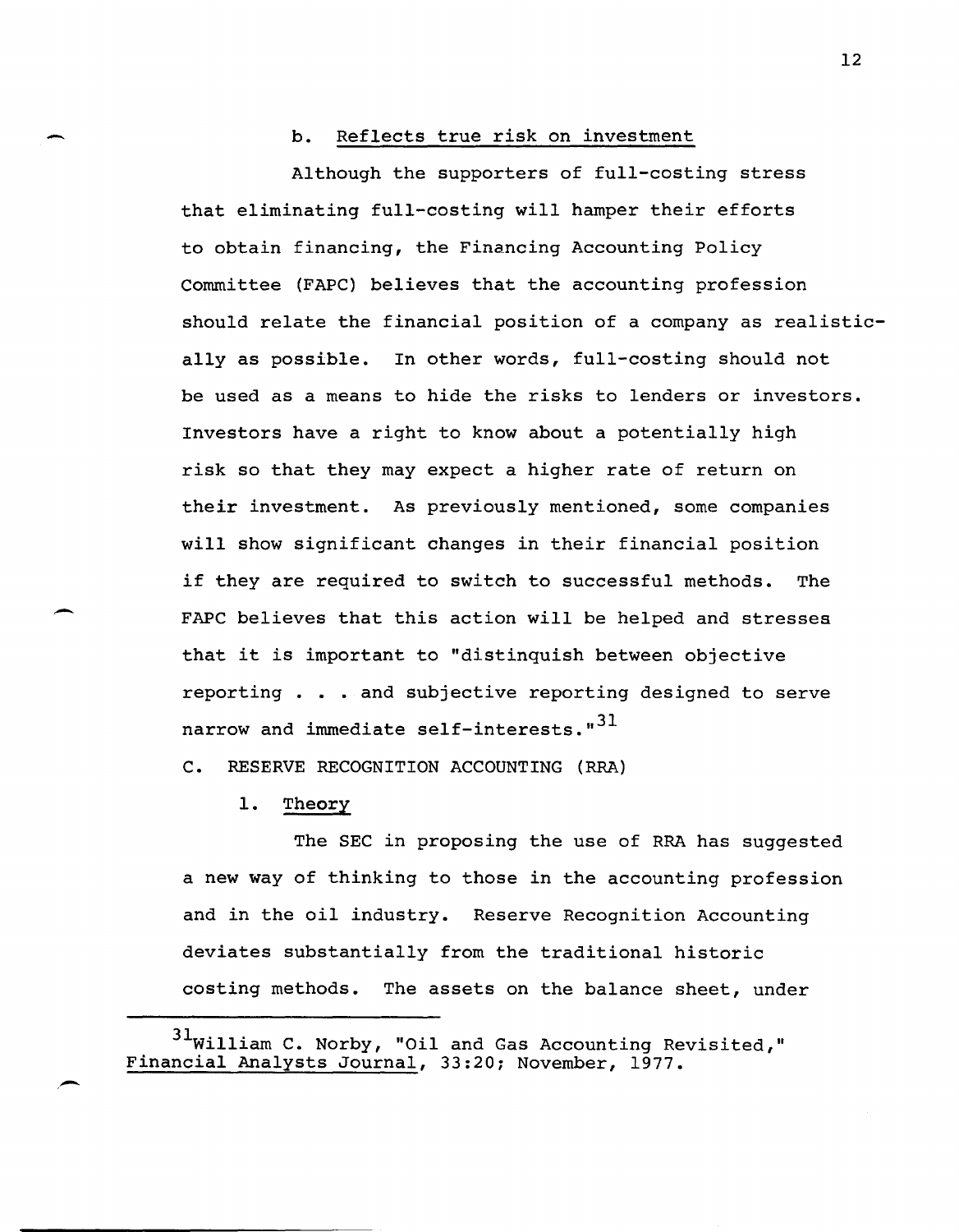the RRA, will be valued at the present value of the companies' proven reserves.<sup>32</sup>

Likewise, under the RRA, the income statement will be drastically different. According to the SEC, the profit of an oil company hinges upon the exploration and development of new wells. The RRA emphasizes this by dividing the income statement into three sections. The first section shows the income from sales less the amortization and expenses of the oil and gas produced. The second section, the truely radical section, reports the net present value of the future income from the reserves discovered in the current period. From this amount is subtracted all of the current exploration and development costs incurred. The first and second sections added together reflect the current period's profit or loss. To this subtotal is added the current period change in prior period's estimated reserves to achieve the income or loss before taxes.<sup>33</sup>

The principle reason behind the SEC's recommendation of RRA is that "the most critical event in the exploration and development business is the discovery of new oil and gas reserves." $34$  Therefore, the true value of the companies' assets and true indications of profitability rests

 $33$ Ibid.  $34$  Ibid.

<sup>32</sup> Lamme, Nemeth, "RRA: New Requirements are Costly, Demanding," World Oil, 188:93; January, 1979.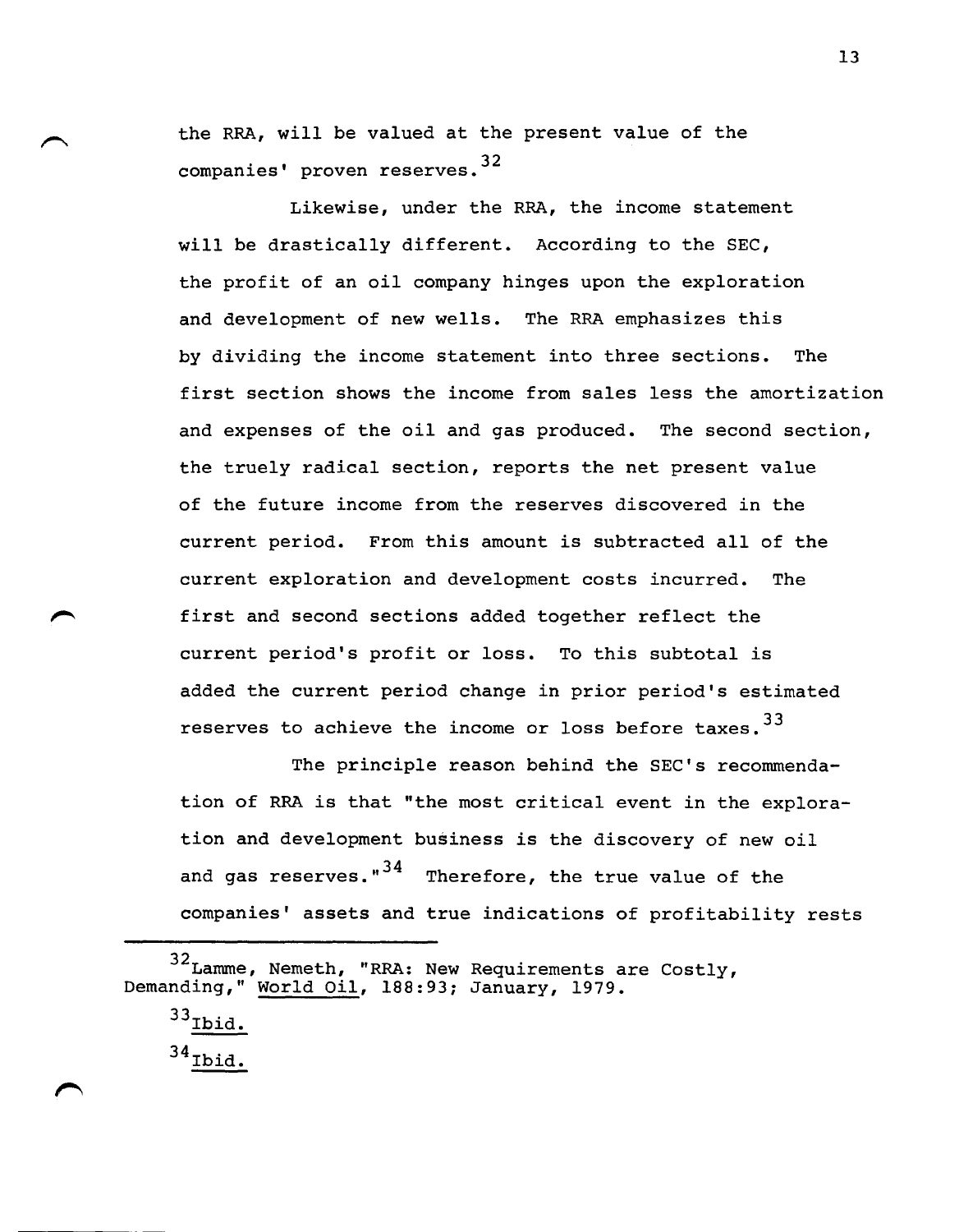in order to achieve the necessary base for RRA, will have to be evaluated at least once. The cost of this change to the industry might, therefore, become devastating.  $39$ 

## IV. PRESENT POSITION OF THREE METHODS

For those companies now using full-cost accounting, they can continue to do so but only as stipulated under a new fullcost standard which requires the companies to show how much of their assets would have been expensed under successful methods.  $40$  For companies using successful efforts accounting, they are to follow the standards established by FASB  $*19.^{41}$ Reserve Recognition Accounting will be required only as supplemental information for the fiscal years 1979-81. The proposed reporting system consists of three main elements: disclosure of reserve quantities and changes there of, calculation of net present value of these reserves and an earnings statement accounting for the results of exploratory and producing activities for the year. $^{42}$  These three statements are illustrated on pages 18, 19, and 20 in the appendix.

39Lamme , Nemeth, "RRA: New Requirements are Costly, Demanding," World Oil, 188:94-6; January, 1979.

40 Robert Mims, "A Solution Frought with Problems for Oil and Gas Accounting," Business Week, p. 106; October 9, 1978.

 $^{41}$ Ibid.

42Richard C. Adkerson, "Can Reserve Recognition Accounting Work?" Journal of Accountancy, 148:3:76, September, 1979.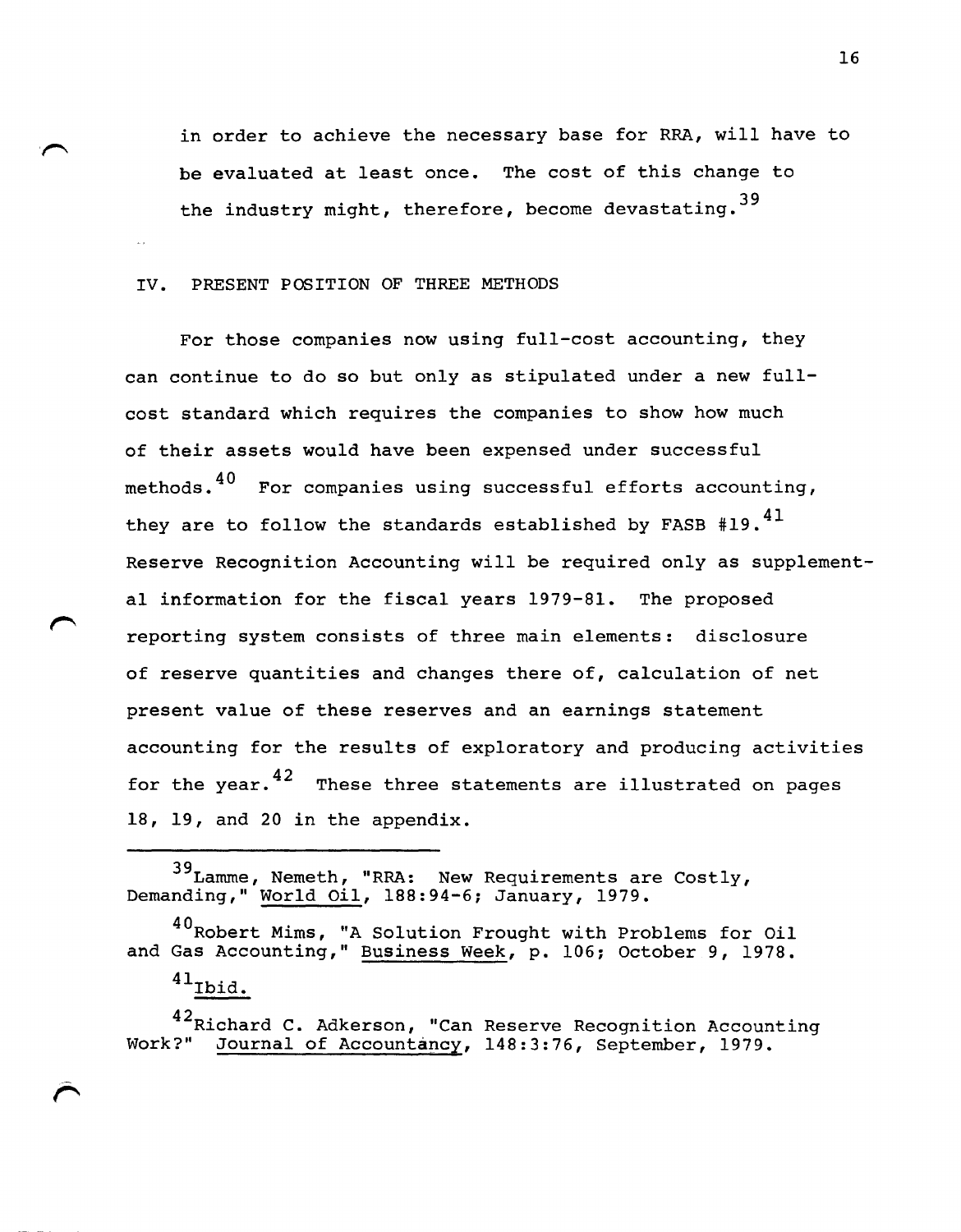

tion of Full Cost Accounting in the Oil and Gas Industry," Financial Analysts Journal, 34:51; November, 1978.



47collins, Dent, "Market Effects of the Elimination of Full Cost Accounting in the Oil and Gas Industry," Financial Analysts Journal, 34:52; November, 1978.

> tv I-'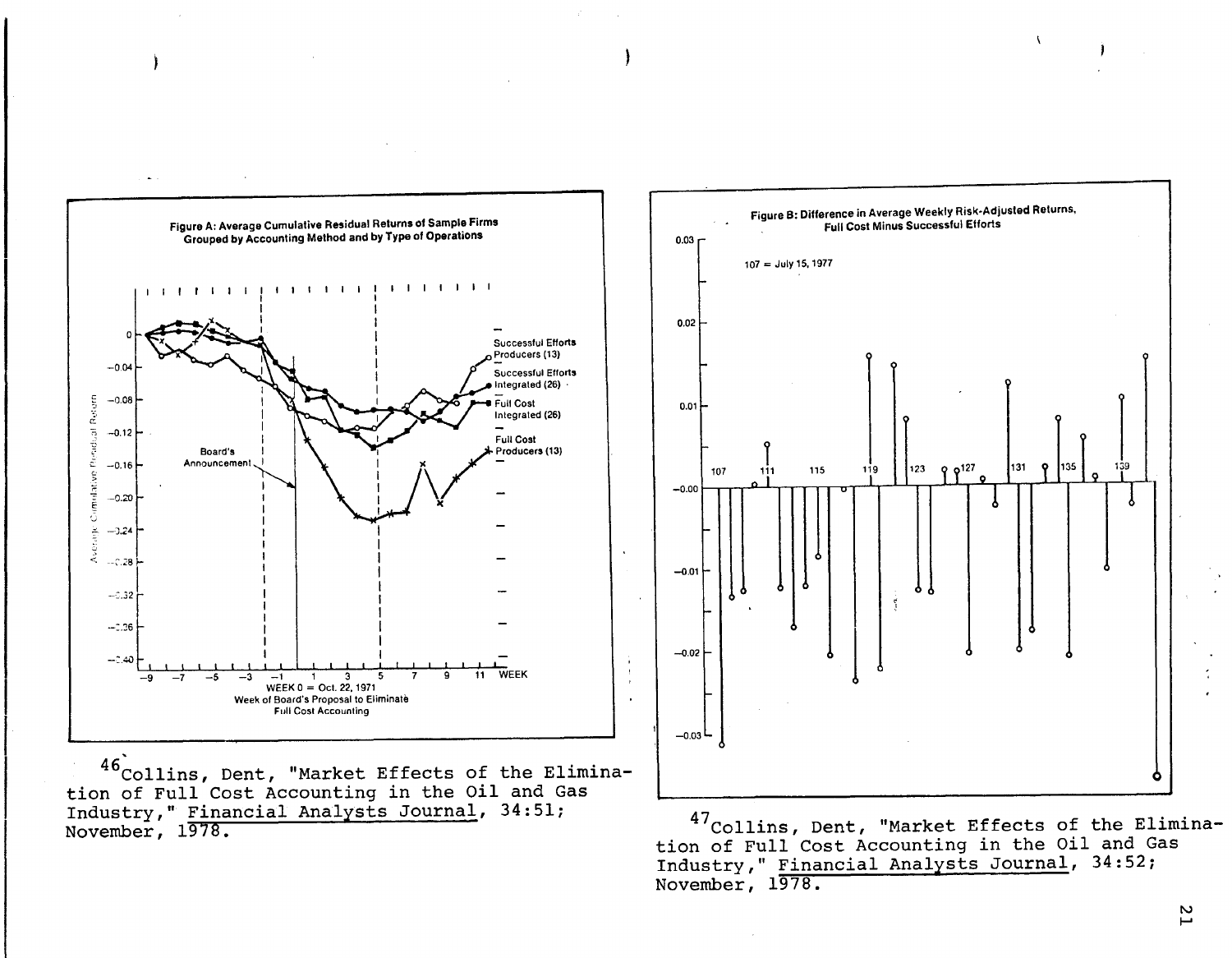## BIBLIOGRAPHY

"Accounting-Change Controversy Builds." Oil and Gas Journal. 75:40+; October 17, 1977.

-

-

- "Accounting Method Proposed for Oil and Gas Producers." CA<br>Magazine. 110:9-10; October, 1977.
- "Accounting Rule Takes Oil by Surprise." Business Week. pg. 62; September 11, 1978.
- Adkerson, Richard C. "Can Reserve Recognition Accounting Work?" Journal of Accountancy. 148:3;72-81; September, 1979.
- "Bad Effects of FASB Statement 19 Denied." CA Magazine. 111:14+; August, 1978.
- Collins, Dent, "Market Effects of the Elimination of Full Cost Accounting in the Oil and Gas Industry." Financial Analysts Journal. 34:48-57; November, 1978.
- Cooper, Flory, "Reserve Recognition Accounting: A Proposed<br>Disclosure Framework." Journal of Accountancy. 148:3 Journal of Accountancy. 148:3; 82-91; September, 1979.
- "Draft Calls for 'Successful Efforts' Oil and Gas Accounting." Journal of Accountancy. 144:20+; September, 1977.
- "FASB #19." Journal of Accountancy. 145:94-104; February, 1978.
- "FASB Moves to Ease U. S. Oil Firm's Accounting." Oil and Gas Journal. 77:53; March 19, 1979.
- "FASB Stands Pat on Successful-Efforts Method." Oil and Gas Journal. 75:84; October 31, 1977.
- "FASB Ruling Hurts Oil Exploration." Business Week. p. 41-2; October 10, 1977.
- Lamme, Nemeth. "RRA: New Requirements are Costly, Demanding." World Oil. 188:93-4+; January, 1979.
- Lay, David W. "Petroleum Industry Accounting Reform on the Way." CA Magazine. 110:31-4; December, 1977.
- Mims, Robert. "A Solution Fraught with Problems for Oil and Gas Accounting." Business Week. p. 105-6; October 9, 1978.